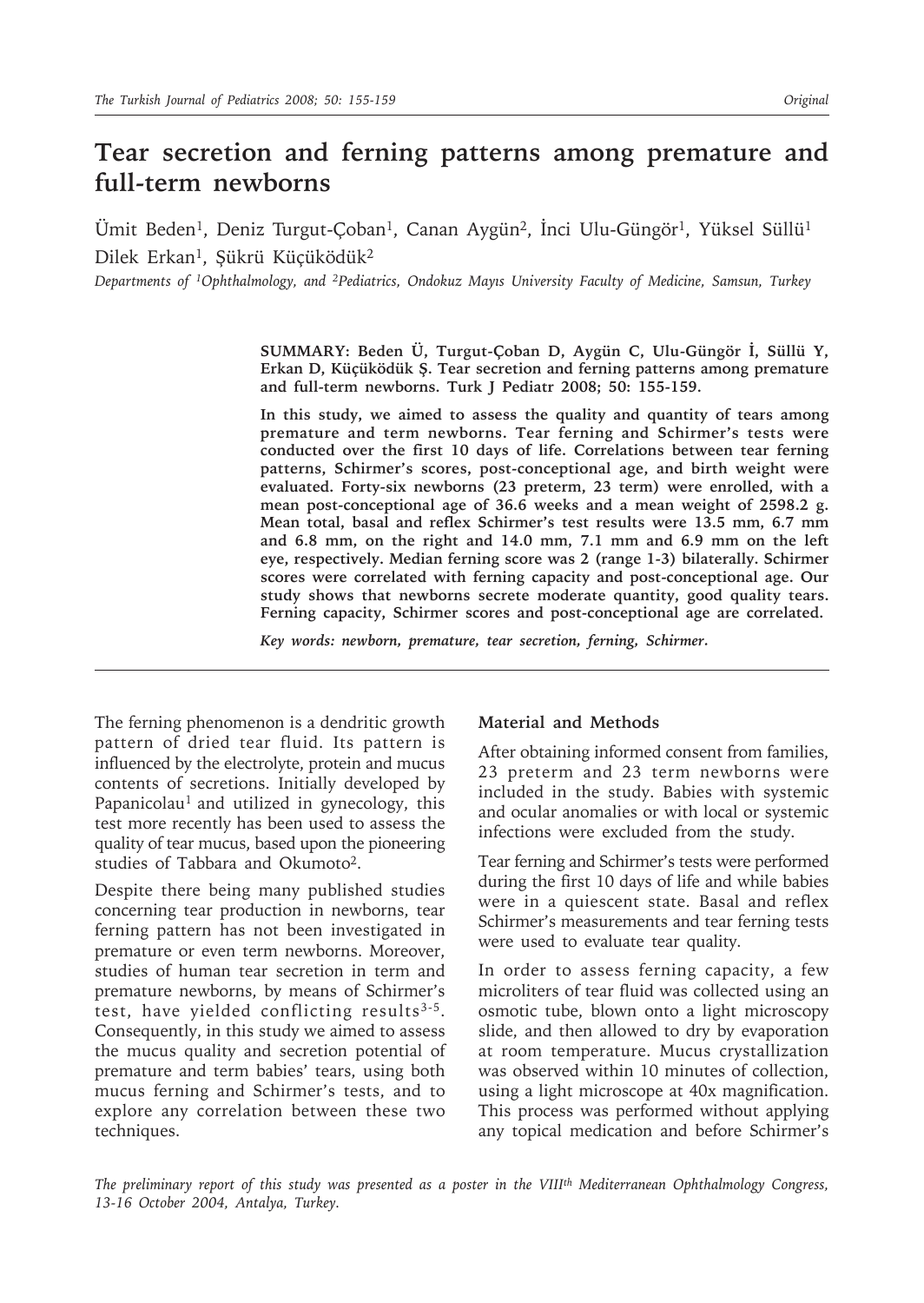test measurements, in order to prevent any alteration in tear composition or ferning pattern. The ferning patterns were classified according to a grading system proposed by Rolando<sup>6</sup> (Fig. 1). In this system, Type I and II patterns are seen in normal tears and classified as good ferning capacity, while type III and IV patterns are seen in abnormal tears and classified as poor ferning capacity.



**Fig. 1.** Ferning patterns according to Rolando's classification scheme (light microscopy x 40).

After an assessment of ferning pattern, a sterile Schirmer's test strip was placed in both eyes in the inferotemporal conjunctival fornix, avoiding contact with the cornea. After five minutes, the strips were removed and wetting was measured in millimeters and recorded as total (basal + reflex) tear secretion. In order to measure basal tear secretion, a drop of topical anesthetic agent (Oxybuprocain 0.4% Thilo, Alcon, Belgium) was instilled in both eyes and the measurements were repeated. Reflex tear secretions were then calculated as the difference between total and basal Schirmer's results.

Chi-square, Student's t test, and Pearson correlation analyses were used for statistical analysis. A p-value of  $< 0.05$  was considered statistically significant. Correlation was described as weak, moderate, strong, and very strong when correlation coefficient (r) was 0.000 to 0.250, 0.250 to 0.500, 0.500 to 0.750, and 0.750 to 1.000, respectively.

# **Results**

The clinical characteristics of 46 babies enrolled in the study are summarized in Table I.

The mean basal, reflex and total Schirmer's test results for the right and left eyes are presented in Table II. There was a very strong correlation between all the Schirmer's scores in the right and left eye  $(p<0.001)$ , and a moderate correlation between Schirmer's scores and post-conceptional age  $(p<0.05)$ . Birth weight was also moderately correlated with basal and total ( $p < 0.05$ ), but not with reflex (p>0.05) Schirmer's scores.

Schirmer's scores for both eyes and in both term and preterm babies are given in Table II, and in Figures 2 and 3. These results show that the total and basal Schirmer's test results are significantly different in term and preterm babies, while the reflex Schirmer's scores are not. The reflex secretion level was also higher in the terms, albeit not to a degree that was statistically significant.

During the ferning pattern evaluation, bilateral lacrimal sampling was performed on 36 babies, but only unilateral lacrimal sampling on 10 babies due to the loss of a quiescent state, in order to obviate the effect that crying could have on tear composition and ferning capacity. The ferning results for both eyes, in both term and preterm babies, are given in Table III. Out of 82 eyes among 46 patients, 77 (94%) showed good ferning capacity (Grade 1 or 2), in accordance with the system proposed by Rolando<sup>6</sup>.

The ferning test was neither affected by the sex of the baby nor the time interval between birth and the test, while it was weakly correlated with all the Schirmer's scores  $(p<0.003)$ .

| Table I. Clinical Characteristics of the Babies Enrolled in the Study (values given as means $\pm$ SD [min-max]) |  |  |
|------------------------------------------------------------------------------------------------------------------|--|--|
|------------------------------------------------------------------------------------------------------------------|--|--|

|                               | Preterm            | Term               | Total              |
|-------------------------------|--------------------|--------------------|--------------------|
|                               | $(n=23)$           | $(n=23)$           | $(n=46)$           |
| Male/female $(\%)$            | $14/9$ (61/39)     | $17/6$ $(74/26)$   | 46                 |
| Post-conceptional age (weeks) | $33.7 \pm 1.9$     | $39.5 \pm 0.8$     | $36.6 \pm 3.3$     |
|                               | $(30-37)$          | $(38-41)$          | $(30-41)$          |
| Birth weight                  | $2047.0 \pm 497.1$ | $3149.5 \pm 707.8$ | $2598.2 \pm 813.4$ |
|                               | $(1240-3260)$      | $(1750 - 4620)$    | $(1240 - 4620)$    |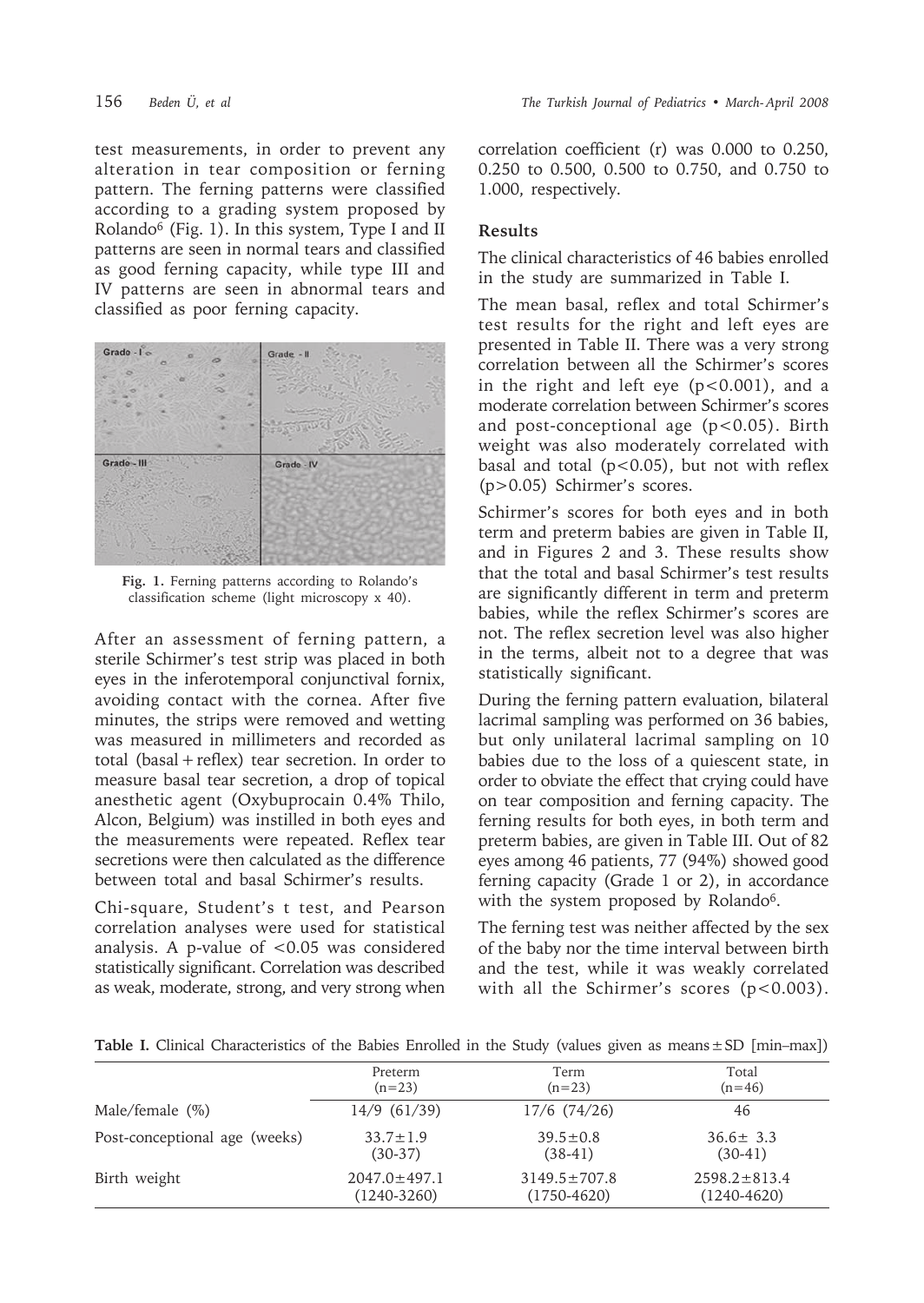|               |                         | Term babies<br>$Mean \pm SD$ (mm)<br>$(min-max)$ | Preterm babies<br>Mean $\pm$ SD (mm)<br>$(min-max)$ | P value  | Total<br>$Mean \pm SD$ (mm) |
|---------------|-------------------------|--------------------------------------------------|-----------------------------------------------------|----------|-----------------------------|
| eyes<br>Right | Basal Schirmer's score  | $7.9 \pm 4.0$<br>$(0-18)$                        | $5.6 \pm 3.0$<br>$(1-11)$                           | $0.03*$  | $6.7 \pm 3.7$               |
|               | Reflex Schirmer's score | $7.5 \pm 4.1$<br>$(0-18)$                        | $6.0 \pm 3.8$<br>$(0-15)$                           | 0.212    | $6.8 \pm 3.9$               |
|               | Total Schirmer's score  | $15.4 \pm 6.6$<br>$(2-30)$                       | $11.6 \pm 5.5$<br>$(2-25)$                          | $0.04*$  | $13.5 \pm 6.2$              |
| eyes<br>Left  | Basal Schirmer's score  | $8.9 \pm 4.3$<br>$(2-21)$                        | $5.2 \pm 2.8$<br>$(1-10)$                           | $0.01*$  | $7.1 \pm 4.0$               |
|               | Reflex Schirmer's score | $8.0 \pm 4.6$<br>$(0-15)$                        | $5.9 \pm 4.2$<br>$(1-15)$                           | 0.106    | $6.9 \pm 4.4$               |
|               | Total Schirmer's score  | $16.9 \pm 7.6$<br>$(4-35)$                       | $11.1 \pm 6.2$<br>$(3-25)$                          | $0.007*$ | $14.0 \pm 7.4$              |

**Table II.** Schirmer's Scores of the Right and Left Eyes in Preterm and Term Babies (\*: significant)



**Fig. 2.** Schirmer's test scores (mm) of the right eye, in term and preterm babies.



**Fig. 3.** Schirmer's test scores (mm) of the left eye, in term and preterm babies.

**Table III.** Grade of Ferning Patterns in Both Eyes in Term and Preterm Newborns

|                |           | Ferning patterns |         |         |         |
|----------------|-----------|------------------|---------|---------|---------|
|                |           | Grade 1          | Grade 2 | Grade 3 | Grade 4 |
| Term babies    | Right eye |                  |         |         |         |
|                | Left eye  | 10               | 10      |         |         |
| Preterm babies | Right eye | b                | 13      |         | $\cup$  |
|                | Left eye  |                  | 14      |         | O       |
| Total          |           | 32               | 45      |         |         |

Moreover, there was no correlation between ferning capacity and post-conceptional age of the babies.

Mean total, basal and reflex Schirmer's results among babies with good and poor ferning capacities are presented in Table IV. Although the total and basal Schirmer's scores for eyes with good ferning patterns are higher than those for eyes with poor ferning patterns, no comparison could be performed due to the low number of subjects in the Rolando Grade 3 and 4 groups, since most babies demonstrated

good ferning capacity. On the other hand, comparisons performed in groups with very good (Grade 1) and good (Grade 2) ferning patterns revealed that all the Schirmer's scores are significantly higher in the former group, indicating an improving effect of Schirmer's score on the ferning pattern  $(p<0.005)$ .

## **Discussion**

The tear ferning test is often used to assess the effects of drugs like N-acetylcysteine7, topical retinoic acid<sup>8</sup>, antioxidants<sup>9</sup> and hyaluronic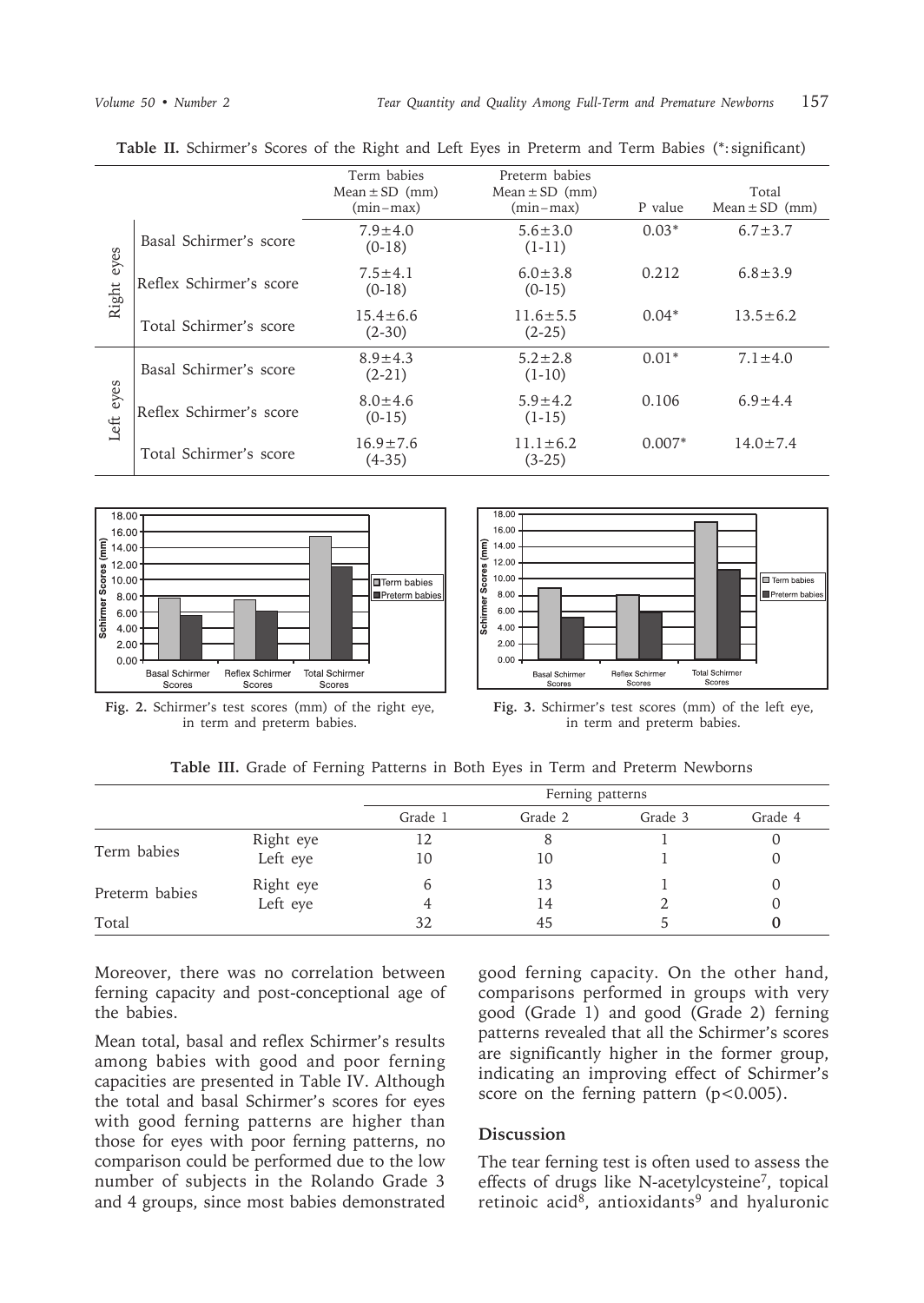|                              | Eyes with good ferning capacity<br>(right-left) | Eyes with poor ferning capacity<br>(right-left) |
|------------------------------|-------------------------------------------------|-------------------------------------------------|
| Mean total Schirmer's score  | $14.2 - 15.0$                                   | $9.3 - 8.0$                                     |
| Mean basal Schirmer's score  | $6.8 - 7.6$                                     | $4.3 - 3.5$                                     |
| Mean reflex Schirmer's score | $7.4 - 7.4$                                     | $5.0 - 4.5$                                     |

**Table IV.** Schirmer's Scores (mm) of the Right and Left Eyes with Good or Poor Ferning Capacity

 $acid<sup>10</sup>$  on tear quality, as well as the efficacy of tear substitutes<sup>11</sup>. It has been used to assess tear quality in ocular surface diseases like pterygium<sup>12</sup> and during different phases of the menstrual cycle in healthy women<sup>13</sup>. Just like Schirmer's test, the ferning test is accepted as part of the diagnostic protocol in the evaluation of dry eye symptoms<sup>14</sup>. Hence, tear ferning capacity usually is considered a reflection of the quality of tears<sup>7,8-14</sup>. In this respect, we wanted to combine tear ferning capacity and Schirmer's tests in our evaluation of newborn tear properties, since prior studies using only Schirmer's test results have yielded conflicting results<sup>3,5,15-17</sup>.

Diminished basal and reflex tear secretion among newborns may mask the symptoms of congenital nasolacrimal duct obstruction, and increase the local and systemic side effects of topical medications used in newborns. It is also necessary for newborns to have adequate basal and reflex tear secretion, in order to have good ocular antibacterial protection and maintain corneal clarity while being examined ophthalmoscopically. In spite of this, should newborn babies exhibit low Schirmer's test readings, they would be expected to present signs of insufficient ocular surface protection, which usually is not the case. This might imply that, in addition to tear quantity, tear quality is also an important feature that can be evaluated easily by means of ferning capacity testing, even in newborns.

Puderbach et al.<sup>16</sup>, while investigating tear ferning, Schirmer's tests, break-up time and protein composition in subjects between 4 months and 85 years old, reported a positive correlation between tear ferning patterns and low Schirmer's test values, and between ferning patterns and tear break-up time. They stated that ferning pattern was not influenced by single tear proteins, but by the quantity of watery secretion<sup>16</sup>. They also stated that ferning patterns of higher degree were significantly more frequent with increasing age. We have

also revealed that ferning capacity is correlated with higher Schirmer's test results but were unable to reveal a correlation between ferning pattern and the post-conceptional age of the babies. In our study, we additionally found that total, reflex and basal Schirmer's results are higher in newborns with very good ferning capacity (Grade 1) than in those with good ferning capacity (Grade 2). This correlation might become stronger, as Puderbach<sup>16</sup> has reported, with improved tear secretion and quality with advancing age.

The results of our study imply that tear ferning pattern and Schirmer's test results, albeit exhibiting two different properties of tears, are positively correlated in newborns in spite of the fact that tear ferning patterns deteriorate as temperature and humidity increase, a characteristic not shared by Schirmer's tests<sup>18</sup>.

Spiegler et al.<sup>5</sup> evaluated tear secretion in newborns by means of the Schirmer-1 test. They reported that basal tear secretion was 5 mm  $\pm$  3 mm in 5 min. They stated that tear secretion was independent of the baby's age, birth weight, degree of maturity, and sex, findings that are partially supported by the results of our study. Our basal Schirmer's test results were 6.7 mm for the right eye and 7.1 mm for the left eye, both highly consistent with the results of Spiegler's<sup>5</sup> study. Apt and Cullen3 established that full-term newborns produce tears normally, and that preterm infants also exhibit the capacity to secrete tears. They showed that 82% of non-crying full-term infants had normal tearing (defined as at least 15 mm of wetting of the tear test strip in 5 min) at 1 day of age, and that this percentage decreased to 14- 63% for premature newborns, these results being correlated with body weight. This correlation between maturity and tear secretion level was also apparent in our study. Similarly, Patrick<sup>15</sup> reported that 84% of term infants display normal tearing; however, he was unable to determine any difference between term and premature newborns with respect to tear secretion.